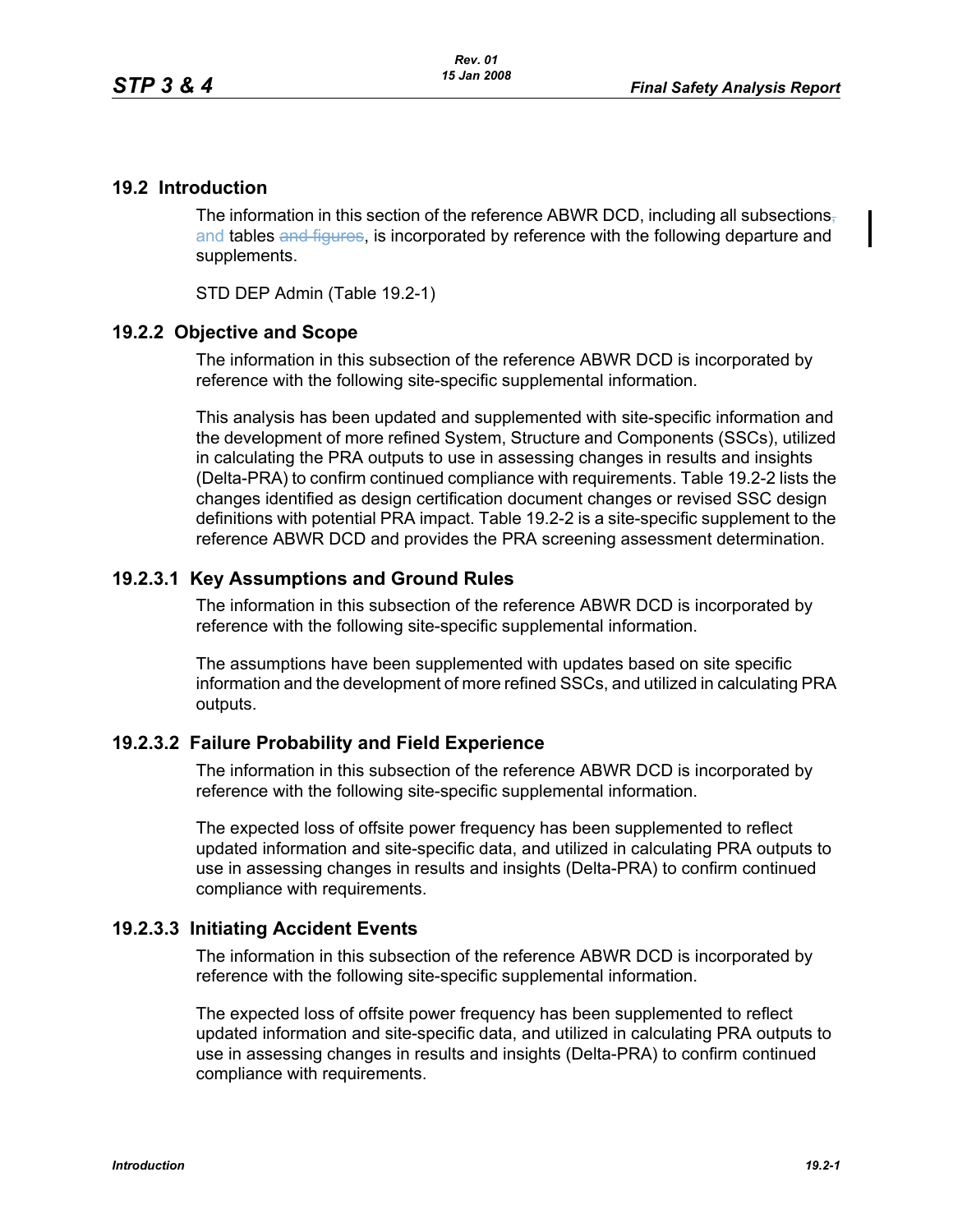# **19.2.4.4 External Consequence Analysis**

The information in this subsection of the reference ABWR DCD is incorporated by reference with the following site-specific supplemental information.

The evaluation of external consequences was updated with site-specific information using the MACCS computer code, utilized in calculating PRA outputs to use in assessing changes in results and insights (Delta-PRA) to confirm continued compliance with requirements.

## **19.2.4.5 Consequence Analysis Results**

The information in this subsection of the reference ABWR DCD is incorporated by reference with the following site-specific supplemental information.

Evaluations were performed using site specific information and assessed against the original results of Subsection 19E.3 to confirm that the original results remain bounding.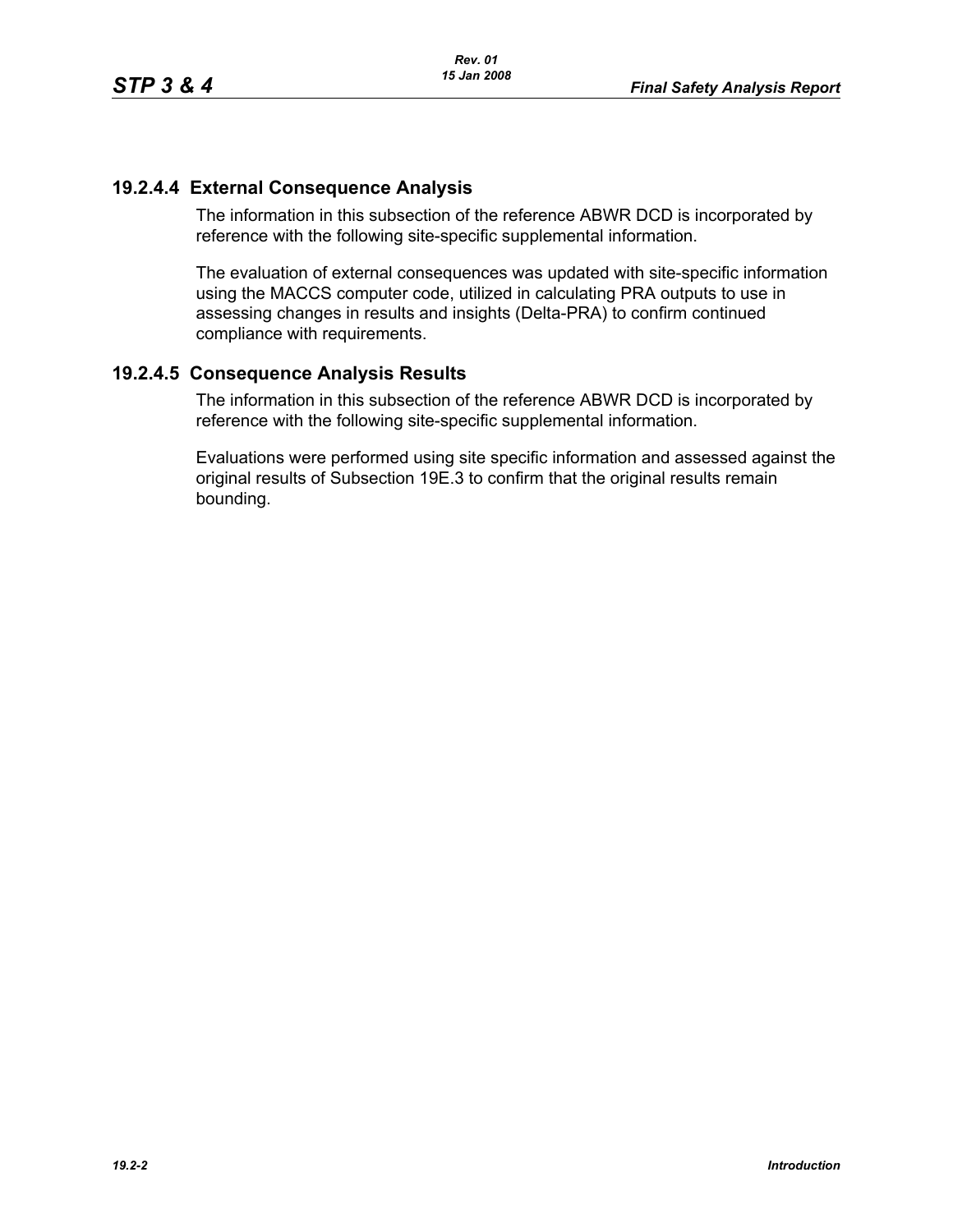| <b>Summary Assumptions</b>              | Reference<br><b>Subsection</b> | Confirming<br><b>Subsection</b> |
|-----------------------------------------|--------------------------------|---------------------------------|
| Reactor Service Water System Definition | 19D.6.4.2                      | <del>19.9.21</del> 19.9.26      |

# **Table 19.2-1 Key PRA Assumptions**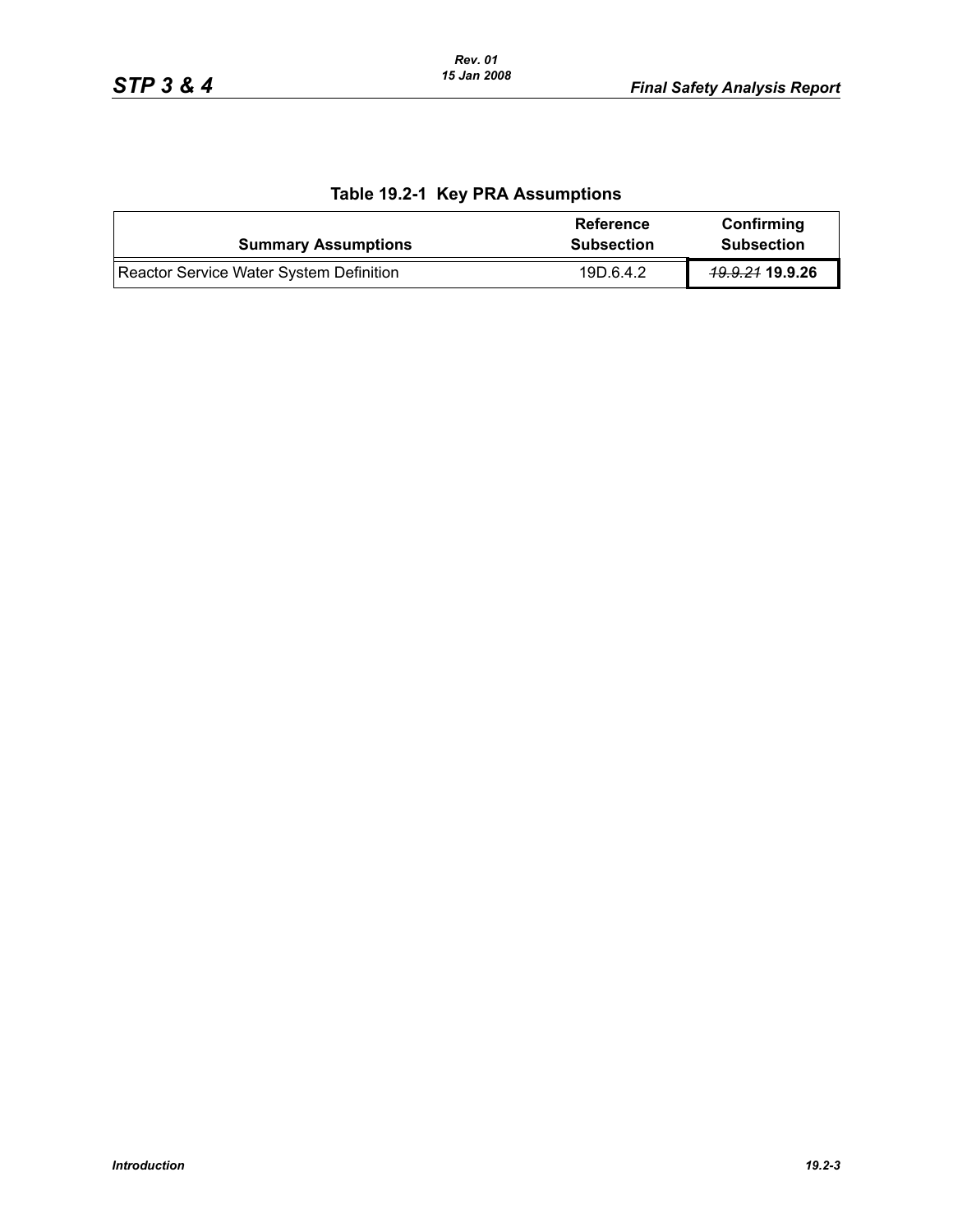| <b>Certified Design (DCD) Bases</b>                             | <b>US ABWR/STP Design Bases</b>                                                                                                         | <b>STP COLA PRA Potential</b><br>Adverse Change (Yes/No) and<br>assessment discussion                                                                                                  | Site Specific (SS) or Standard<br>(Generic) |
|-----------------------------------------------------------------|-----------------------------------------------------------------------------------------------------------------------------------------|----------------------------------------------------------------------------------------------------------------------------------------------------------------------------------------|---------------------------------------------|
| RCIC-Terry type turbine                                         | RCIC-Weir (TWL) type turbine                                                                                                            | Yes, a delta-PRA assessment of<br>fault tree and COL information item<br>update, as well as an evaluation<br>update review to the system fault<br>tree in 19D was performed            | Standard                                    |
| Two 50% (1% FW flow) pumps                                      | Two 100% (2% FW flow) pumps                                                                                                             | No, not modeled in PRA.                                                                                                                                                                | Standard                                    |
| S & N are defined for safety and<br>non-safety respectively     | S-Safety, N-Non-safety [N is divided<br>in to two categories as NR-<br>Reliability and NG-Generic grade<br>(See STP QAR-1 for details)] | No, the PRA considers all<br>components that impact plant risk.<br>The quality class of the component<br>generally does not affect the<br>modeling of the component within<br>the PRA. | SS                                          |
| No T-49 system (Tier 2, Sec.<br>6.2.5.2.1)                      | No T49 system/H <sub>2</sub> Recombiners                                                                                                | No, FCS is not modeled in PRA                                                                                                                                                          | Standard                                    |
| $H2/O2$ Analyzer (Tier 1 Sec. 2.3.3)<br>Class 1E safety related | H <sub>2</sub> /O <sub>2</sub> analyzer will be downgraded<br>to non-safety related                                                     | No, not modeled in PRA.                                                                                                                                                                | Standard                                    |
| R-40-CTG electrical tie to 6.9 kV                               | R-40-CTG electrical tie to 13.8 kV                                                                                                      | Yes, an update review of the CTG<br>tie-in to electrical distribution system<br>was performed, also see item on<br>"Medium Voltage Electrical<br>Distribution" below.                  | Standard                                    |

*Introduction* 

Introduction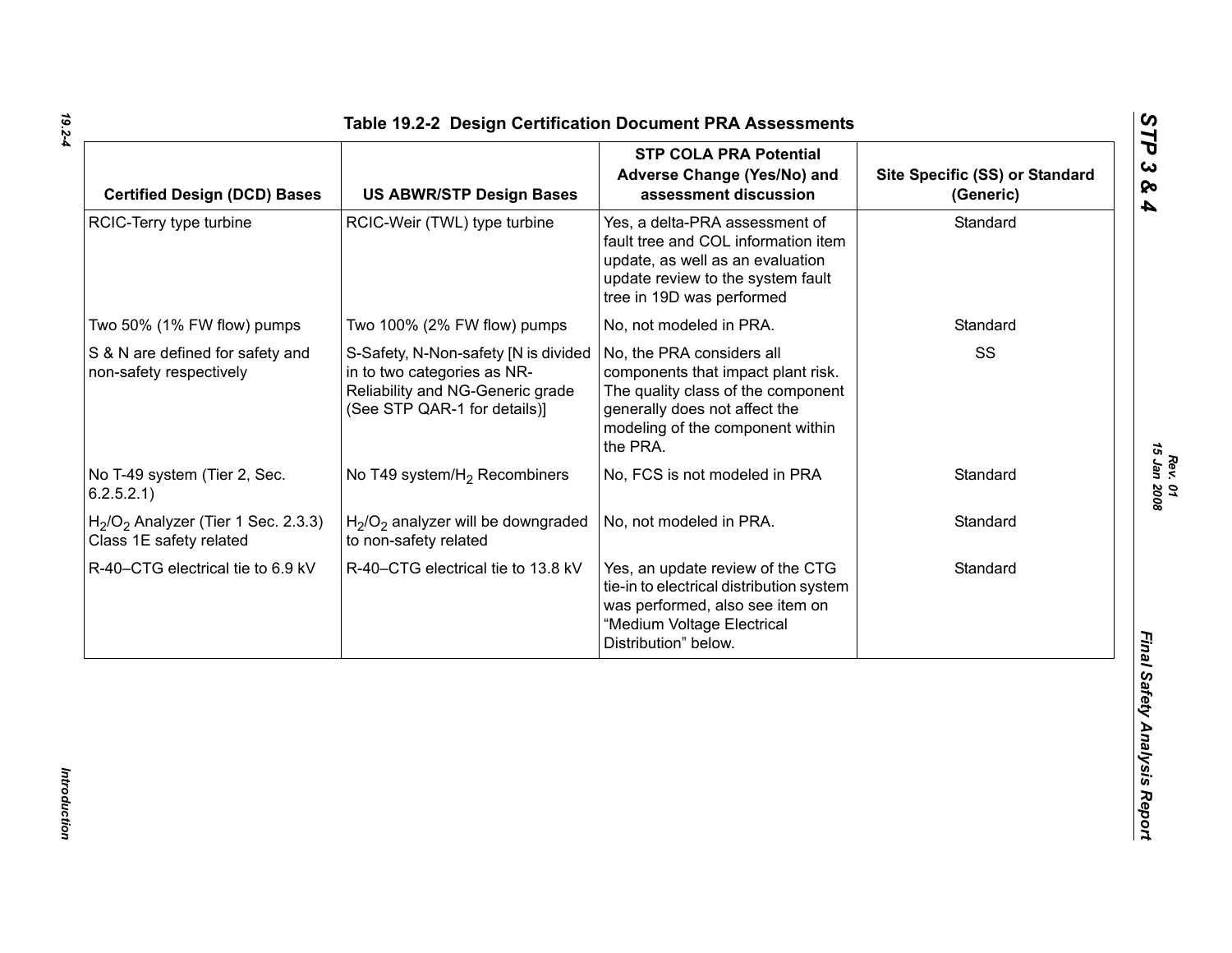| <b>Certified Design (DCD) Bases</b>                                                                                                                                                                                                                                            | <b>US ABWR/STP Design Bases</b>                                                                                                                                                                                                                                                                                          | <b>STP COLA PRA Potential</b><br>Adverse Change (Yes/No) and<br>assessment discussion                                                                                                                        | Site Specific (SS) or Standard<br>(Generic) |
|--------------------------------------------------------------------------------------------------------------------------------------------------------------------------------------------------------------------------------------------------------------------------------|--------------------------------------------------------------------------------------------------------------------------------------------------------------------------------------------------------------------------------------------------------------------------------------------------------------------------|--------------------------------------------------------------------------------------------------------------------------------------------------------------------------------------------------------------|---------------------------------------------|
| RBSW & RBCW with 3 mech &<br>elect separate divisions. RBSW only<br>described the portion of the system<br>in the CB. Remaining portion is not<br>defined in the DCD (Para. 9.2.15).<br>TBCW/TBSW are non-safety<br>systems and serve no safety<br>function. (Tier 2 Sec. 9.2) | RBSW & RBCW with 3 mech &<br>elect separate divisions.<br>TBCW/TBSW are non-safety<br>systems and serve no safety<br>function. (Tier 2 Sec. 9.2). However,<br>pump and system capacity data<br>shall be based on (STP site-<br>specific, if higher than ABWR DCD)<br>per available water temp and<br>source.             | Yes, an update review was<br>performed to the service water<br>system fault tree, system operation<br>descriptions in Ch. 19 and 19.10, as<br>well as, an update to the fault tree<br>on RBSW in Figure 19D. | SS                                          |
| DCD per DCD Table 1.8-21 (e.g.,<br>ASME III per 1989 Edition)                                                                                                                                                                                                                  | STP will be based on ASME III per<br>1989 Edition                                                                                                                                                                                                                                                                        | No, the PRA considers all<br>components that impact plant risk.<br>The quality class of the component<br>generally does not affect the<br>modeling of the component within<br>the PRA.                       | Standard                                    |
| The Civil design is based on ASME<br><b>B&amp;PV Code Section III</b><br>Division 2-1989, ACI 349-980,<br>ACI 318-1989 and 1991 Uniform<br><b>Building Code</b>                                                                                                                | The Civil design will be based on<br><b>ASME B&amp;PV Code Section III</b><br>Division 2-2004, ACI 349-1990, ACI<br>318-2002 and 2003 International<br><b>Building Code.</b>                                                                                                                                             | No, the PRA considers all<br>components that impact plant risk.<br>The quality class of the component<br>generally does not affect the<br>modeling of the component within<br>the PRA.                       | Standard                                    |
| Tier 1 - Minimum of 270% of the<br>reactor core. Tier 2 (FSAR/DCD) -<br>Para. 9.1.2.1.2 fuel storage racks<br>provided in spent fuel storage for<br>270% of one full core fuel load,<br>which is equivalent to a minimum of<br>2354 fuel storage positions<br>(assemblies).    | Fuel storage racks in spent fuel<br>storage pool shall be 270% of one<br>full core fuel load, which is<br>equivalent to a minimum of 2354<br>assemblies. Pool design is capable<br>of 3072 assemblies and at STP's<br>option more racks can be provided<br>as extra scope. DCD should be the<br>basis for minimum racks. | No, uses the same number of racks<br>and sizing for a larger pool size.                                                                                                                                      | Standard                                    |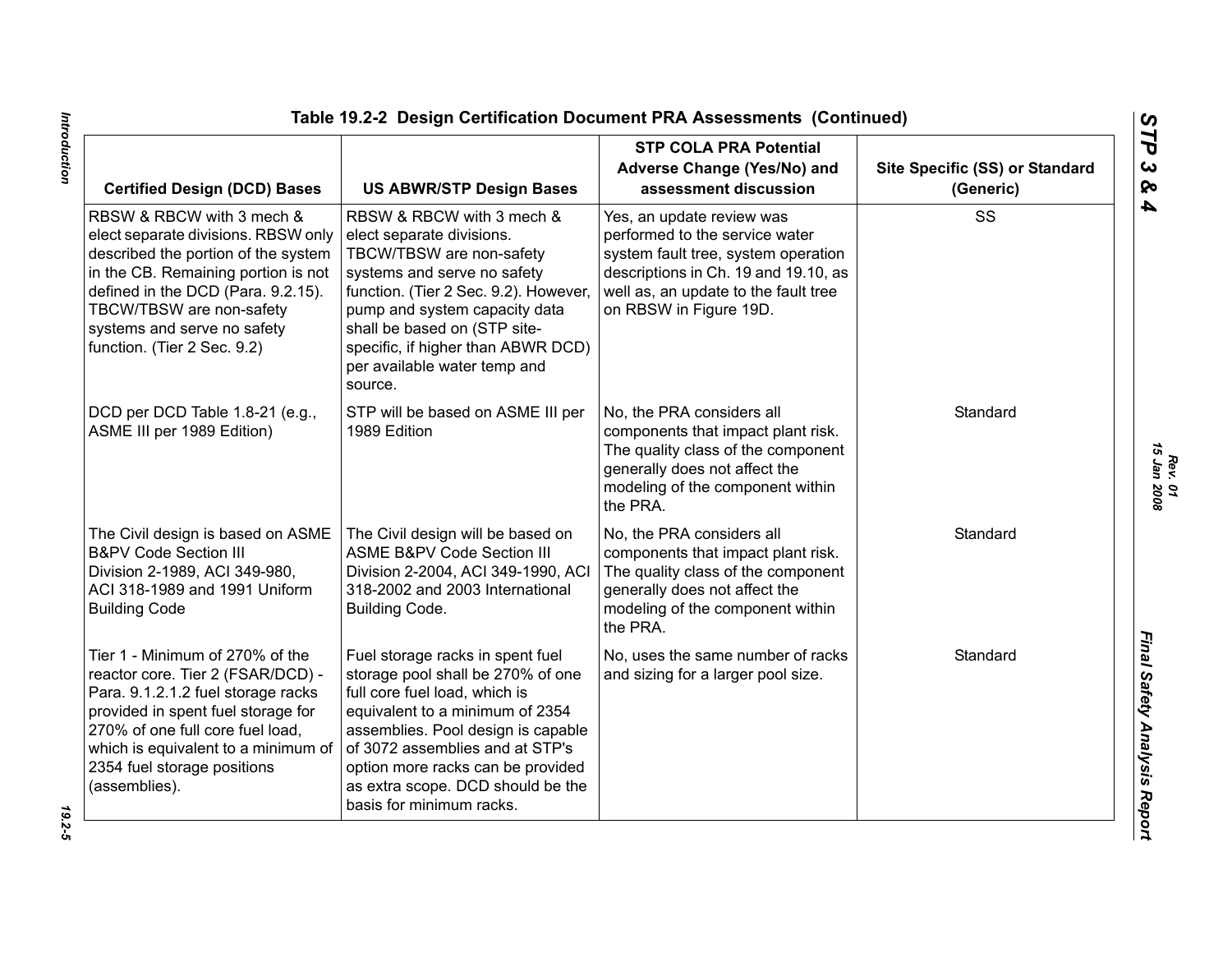| <b>Certified Design (DCD) Bases</b>                                                                   | <b>US ABWR/STP Design Bases</b>                                                                                                                                                                                                                                                                                                | <b>STP COLA PRA Potential</b><br>Adverse Change (Yes/No) and<br>assessment discussion                                                                                                                                                             | Site Specific (SS) or Standard<br>(Generic) |
|-------------------------------------------------------------------------------------------------------|--------------------------------------------------------------------------------------------------------------------------------------------------------------------------------------------------------------------------------------------------------------------------------------------------------------------------------|---------------------------------------------------------------------------------------------------------------------------------------------------------------------------------------------------------------------------------------------------|---------------------------------------------|
| Breathing air system is included in<br>Service air system (P51)                                       | Separate breathing air system (P56)<br>from Service air system (P51)                                                                                                                                                                                                                                                           | No, not modeled in PRA                                                                                                                                                                                                                            | Standard                                    |
| Tier 1 - Only 6.9kV; ESF busses fed<br>directly from UAT and RAT                                      | Two medium voltage systems 13.8<br>kV/4.6 kV                                                                                                                                                                                                                                                                                   | Yes, a delta-PRA assessment of<br>updates was needed to system fault<br>trees on Figure 19D6.11, 12 and 13<br>and incorporated into various<br>sections of SSAR chapter 19 that<br>refers to the condensate pump<br>being able to connect to CTG. | Standard                                    |
| Design included MSIV trip on high<br>radiation in steam tunnel (Tier 2)                               | No MSIV trip on high radiation in<br>steam tunnel                                                                                                                                                                                                                                                                              | No, not modeled in the PRA.                                                                                                                                                                                                                       | Standard                                    |
| <b>Control Building</b>                                                                               | <b>Control Building Annex</b>                                                                                                                                                                                                                                                                                                  | Yes, a Delta-PRA assessment of<br>updates review performed to FIRE<br>PRA ignition sources data sheets<br>(ISDS)                                                                                                                                  | Standard                                    |
| Spray Pond UHS with specific<br>RBCW/TBCW, etc in/out<br>temperatures given based on<br>generic site. | The UHS function is provided by<br>mechanical draft cooling towers,<br>which are being sized to satisfy the<br>results of temperature studies to<br>confirm they are within envelopes<br>specified in ABWR DCD design, no<br>deviations from the ABWR DCD will<br>be required and the Lungmen<br>design can be applied to STP. | Yes, refer to UHS and RBSW in<br>"Service water/Cooling water<br>systems" item above                                                                                                                                                              | SS                                          |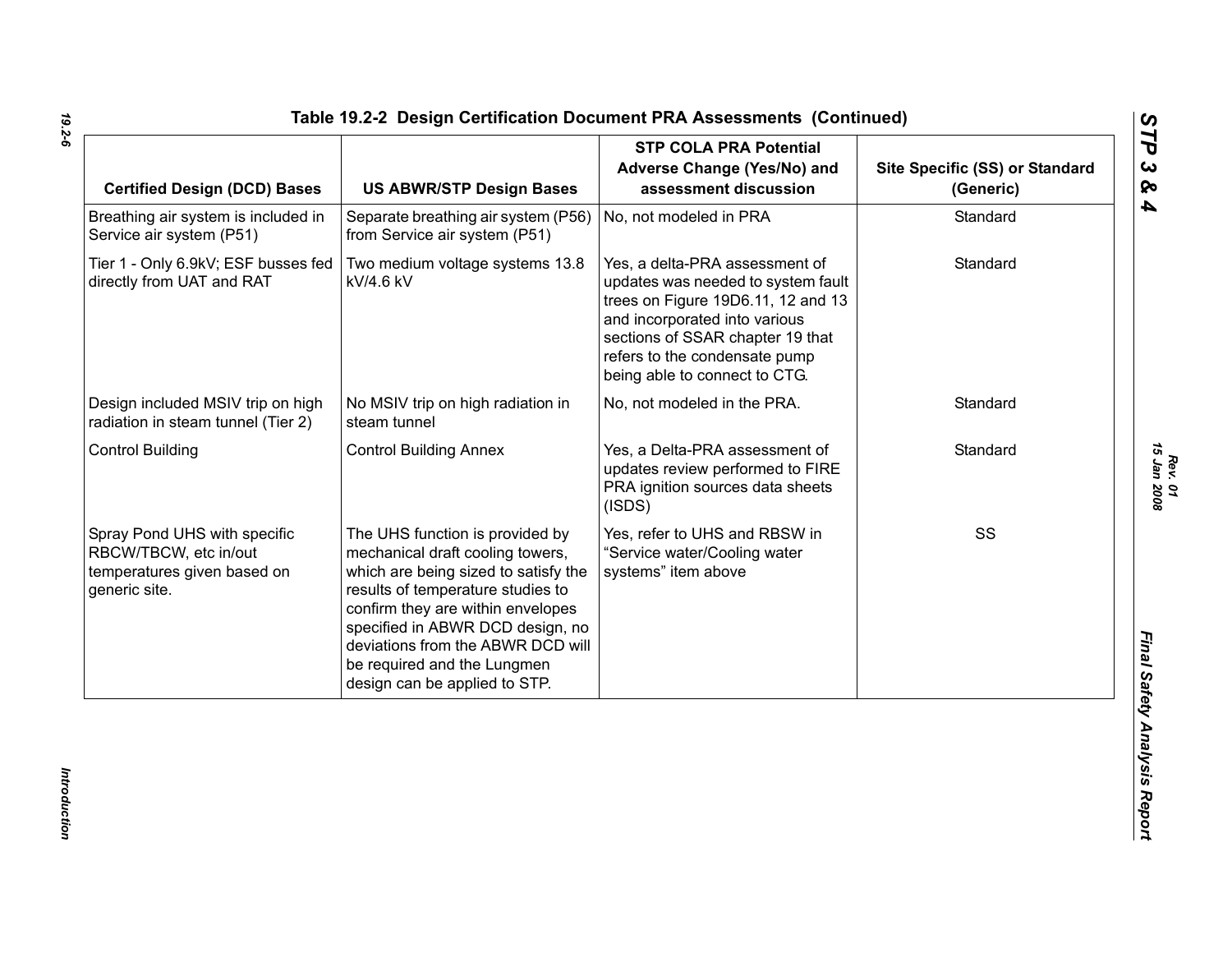| <b>Certified Design (DCD) Bases</b>                                                                                                                                                                                                                                                                                                                                                                                                                                                                                                                                          | <b>US ABWR/STP Design Bases</b>                                                                                                                                                                                                                                                                                                                                                                                                                                                                                                                                                                                                                                                                                                                                                                                                                                                                                                                                                                                                                                       | <b>STP COLA PRA Potential</b><br>Adverse Change (Yes/No) and<br>assessment discussion                               | Site Specific (SS) or Standard<br>(Generic) |
|------------------------------------------------------------------------------------------------------------------------------------------------------------------------------------------------------------------------------------------------------------------------------------------------------------------------------------------------------------------------------------------------------------------------------------------------------------------------------------------------------------------------------------------------------------------------------|-----------------------------------------------------------------------------------------------------------------------------------------------------------------------------------------------------------------------------------------------------------------------------------------------------------------------------------------------------------------------------------------------------------------------------------------------------------------------------------------------------------------------------------------------------------------------------------------------------------------------------------------------------------------------------------------------------------------------------------------------------------------------------------------------------------------------------------------------------------------------------------------------------------------------------------------------------------------------------------------------------------------------------------------------------------------------|---------------------------------------------------------------------------------------------------------------------|---------------------------------------------|
| 3 Variable Speed (ASD Driven)<br>Motor Driven (MD) Reactor<br>Feedwater (FW) Pumps (booster<br>and main pump), 33-67% NBR<br>capacity and a Flow Control Valve in<br>HP Heater Bypass line for<br>startup/shutdown reactor level<br>control. Normal rated power<br>operation is with all 3 MD Reactor<br>FW Pumps operating. If one<br>operating Reactor Feedwater Pump<br>trips, the other 2 operating reactor<br>FW pumps must increase speed<br>and discharge flows to maintain<br>rated power operation. FWCS<br>design for DCD is based upon<br>above FW system design. | 4 Variable Speed (ASD Driven)<br>Motor Driven (MD) Reactor FW<br>Pumps (booster and main pump),<br>and Low Flow Control Valve (LFCV)<br>that provides for level control during<br>startup/shutdown (i.e. can receive<br>inlet flow via bypass line or from one<br>of two MD reactor FW pumps,<br>typically operated at speed when<br>using the LFCV for automatic level<br>control during startup/shutdown).<br>Normal rated power operation is<br>with 3 MD Reactor FW Pumps<br>operating and one in auto standby.<br>If one operating Reactor FW Pump<br>trips, the Reactor FW Pump in auto<br>standby will auto start to maintain<br>rated power operation. If the auto<br>start is not successful, automatic<br>power reduction (by recirculation<br>runback) occurs to avoid reactor<br>scram. STP FWCS is to be<br>designed based upon above FW<br>design. [NOTE: STP COLA for<br>Chapter 10 requires many basic<br>changes from the DCD Chapter 10<br>reference design, including<br>significant changes to the<br>condensate and feedwater system<br>design.] | Yes, a delta-PRA assessment of<br>updates was performed using the<br>updated system/structure/<br>component design. | SS                                          |
| Single Unit                                                                                                                                                                                                                                                                                                                                                                                                                                                                                                                                                                  | <b>Dual Units</b>                                                                                                                                                                                                                                                                                                                                                                                                                                                                                                                                                                                                                                                                                                                                                                                                                                                                                                                                                                                                                                                     | PRA review for impact on common<br>fire protection system was<br>performed in 19M.                                  | Standard                                    |

 $19.2 - 7$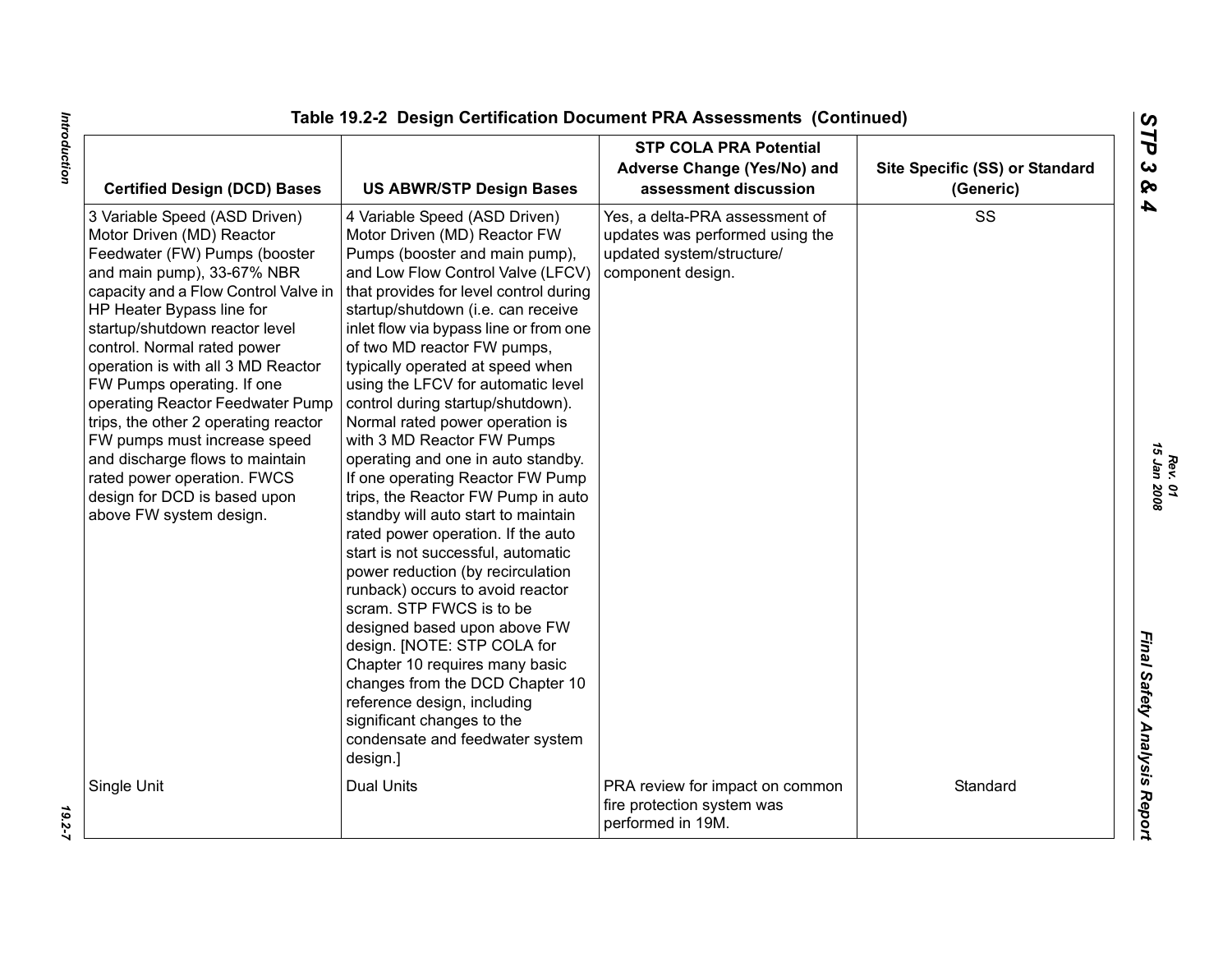| <b>Certified Design (DCD) Bases</b>                                                                                                                                                                                                                                                                                                                                                                                                                                                                                         | <b>US ABWR/STP Design Bases</b>                                                                                                | <b>STP COLA PRA Potential</b><br>Adverse Change (Yes/No) and<br>assessment discussion | Site Specific (SS) or Standard<br>(Generic) |
|-----------------------------------------------------------------------------------------------------------------------------------------------------------------------------------------------------------------------------------------------------------------------------------------------------------------------------------------------------------------------------------------------------------------------------------------------------------------------------------------------------------------------------|--------------------------------------------------------------------------------------------------------------------------------|---------------------------------------------------------------------------------------|---------------------------------------------|
| The details of the Post Accident<br>Monitoring System (PAM) and Post<br><b>Accident Sampling System (PAS)</b><br>do not fully comply with subsequent<br>regulatory updated requirements<br>related to RG 1.97                                                                                                                                                                                                                                                                                                               | The PAM and PAS will be designed<br>to fully comply with RG 1.97.                                                              | No, not modeled in PRA.                                                               | Standard                                    |
| Refueling equipment design based<br>on equipment being used at the<br>time of the ABWR Certification<br>submittals                                                                                                                                                                                                                                                                                                                                                                                                          | Design will be based on detailed<br>equipment design and most recent<br>refueling equipment and technology                     | No, not modeled in PRA.                                                               | Standard                                    |
| Carbon steel pipe for majority of<br>K11 Radioactive Drain System                                                                                                                                                                                                                                                                                                                                                                                                                                                           | Stainless steel for entire K11<br>Radioactive Drain System                                                                     | No, not modeled in PRA.                                                               | Standard                                    |
| The ABWR DCD has the EDG<br>Starting Air Compressors are<br>classified as Class 1E however,<br>Question 430.271 in the ABWR<br>SSAR addresses the NRC's<br>position regarding the classification<br>of the starting air compressors and<br>states the following:<br>"The staff agrees with GE that the<br>keep-warm heaters and associated<br>pumps of the diesel generator<br>lubrication system and the air<br>compressors and motors of the<br>diesel generator starting air system<br>need not be nuclear safety class" | The EDG Starting Air Compressors<br>(motor) will be classified as Class<br>1E and will be connected to the<br>Class 1E busses. | No, not modeled in PRA.                                                               | Standard                                    |
| DCD gave specific relief valve<br>setpoints                                                                                                                                                                                                                                                                                                                                                                                                                                                                                 | Setpoints to be based on including<br>15% simmer margin.                                                                       | No, not modeled in PRA.                                                               | Standard                                    |

Introduction *Introduction*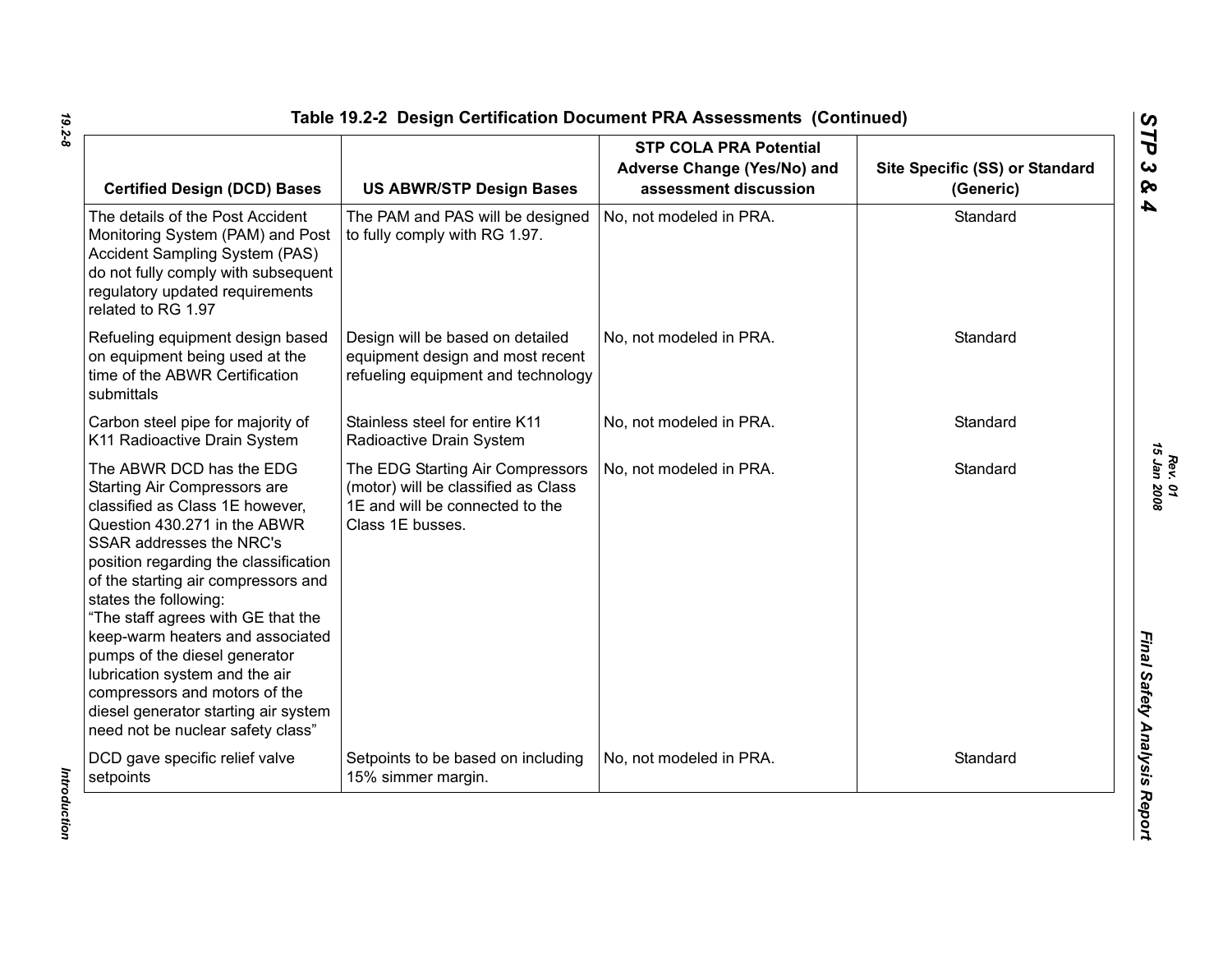| <b>Certified Design (DCD) Bases</b>                                                                                                                                       | <b>US ABWR/STP Design Bases</b>                                                                                                                                                                                                                                                                                                                                                                                                               | <b>STP COLA PRA Potential</b><br>Adverse Change (Yes/No) and<br>assessment discussion                                                                                        | Site Specific (SS) or Standard<br>(Generic) |
|---------------------------------------------------------------------------------------------------------------------------------------------------------------------------|-----------------------------------------------------------------------------------------------------------------------------------------------------------------------------------------------------------------------------------------------------------------------------------------------------------------------------------------------------------------------------------------------------------------------------------------------|------------------------------------------------------------------------------------------------------------------------------------------------------------------------------|---------------------------------------------|
| 3 motor-driven FW pumps                                                                                                                                                   | Four motor-driven FW pumps.<br>Class 1E Breakers to trip<br>condensate pumps may be required<br>based on containment analysis.                                                                                                                                                                                                                                                                                                                | Yes, it was determined a delta-PRA<br>assessment of updates was<br>required using the updated<br>system/structure/component<br>design.                                       | Standard                                    |
| One battery, one charger, one main<br>panel per division                                                                                                                  | One battery, two chargers, isolation<br>breaker, DC bus per division as the<br>design.                                                                                                                                                                                                                                                                                                                                                        | Yes it will improve the system<br>performance and availability.                                                                                                              | Standard                                    |
| <b>Environmental Conditions, IEEE</b><br>382 conditions                                                                                                                   | Reduced 100 days to 30 days<br>containment spray and spray<br>density and faster temp rise time                                                                                                                                                                                                                                                                                                                                               | No, not modeled in PRA.                                                                                                                                                      | Standard                                    |
| Below grade                                                                                                                                                               | Probably several meters above<br>grade, exact elevation to be<br>determined                                                                                                                                                                                                                                                                                                                                                                   | Yes, a delta-PRA assessment of<br>updates was performed using the<br>site characteristics and updated<br>system/structure/component design<br>to mitigate external flooding. | SS                                          |
| The ABWR DCD describes the<br>essential multiplexing system as a<br>dual ring architecture that complies<br>with several ANSI Standards that<br>define the FDDI protocol. | The STP design will be based on<br>revised essential multiplexing<br>system design which does not<br>follow the FDDI standards and the<br>RTIF portion of it is not a dual ring<br>architecture. This was done to<br>utilize nuclear-proven, commercially<br>available 1E networks while still<br>satisfying the technical intent behind<br>specifying FDDI and dual redundant<br>ring. That intent was that the<br>network be deterministic. | Yes, a delta-PRA assessment of<br>updates was performed based on a<br>screening of the changes that could<br>affect the instrument fault trees in<br>19 <sub>D</sub>         | Standard                                    |

19.2-9